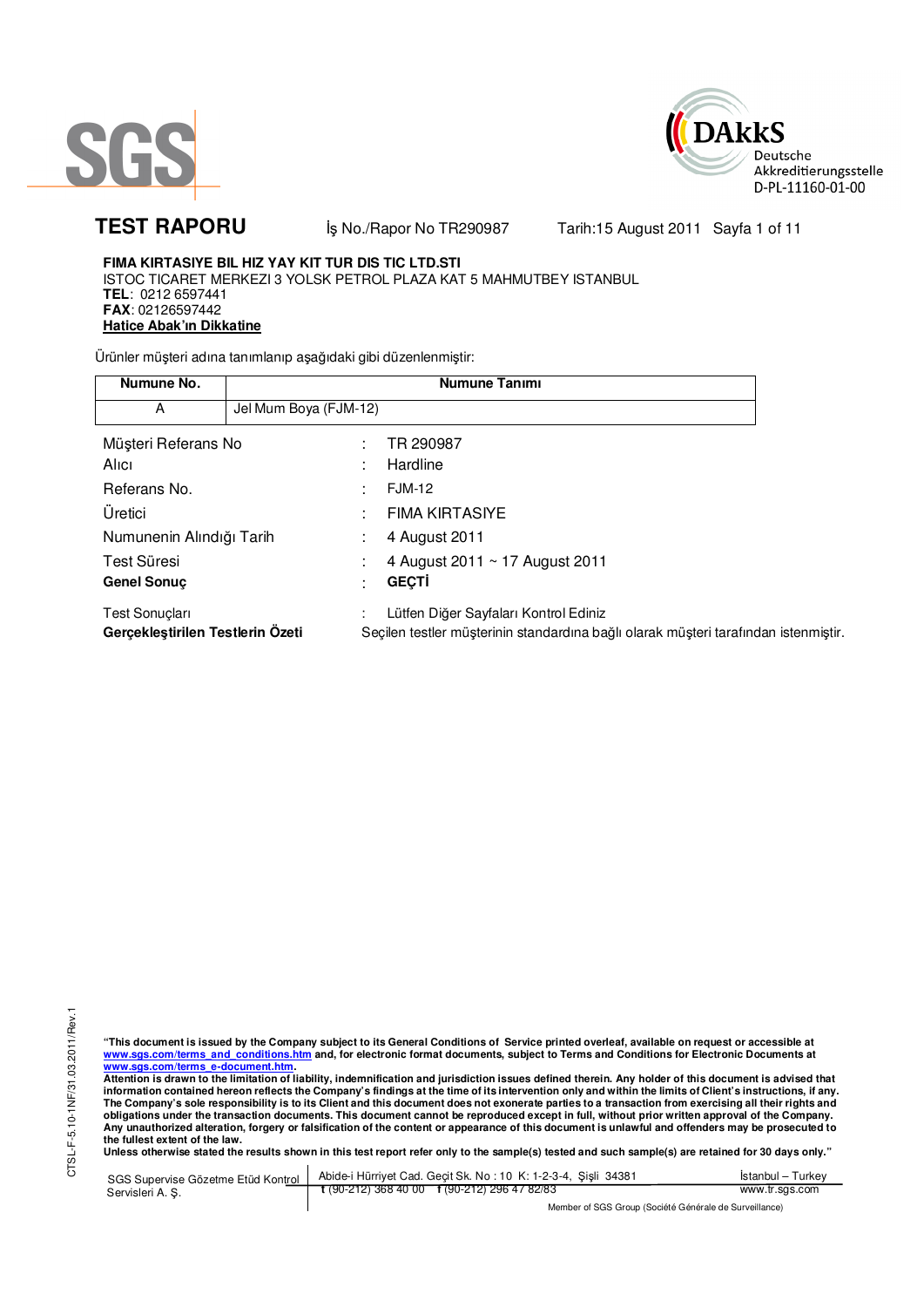



**TEST RAPORU** iş No./Rapor No TR290987 Tarih:15 August 2011 Sayfa 2 of 11

| <b>Test Parameters</b>  | <b>Sonuc</b> |                   |                   |             |                    |                   |  |
|-------------------------|--------------|-------------------|-------------------|-------------|--------------------|-------------------|--|
| <b>Kimyasal Testler</b> | l + 2 + 3    | $10 + 11 +$<br>10 | $13 + 14 +$<br>15 | $16 + 17 +$ | $19 + 20 +$<br>n., | $22 + 23 +$<br>24 |  |
| Azo Dyes (Textile)      |              |                   |                   |             |                    |                   |  |
| Phthalates              |              |                   |                   |             | ت                  |                   |  |

| <b>Test Parameters</b>  | <b>Sonuc</b>      |    |                   |   |   |  |  |
|-------------------------|-------------------|----|-------------------|---|---|--|--|
| <b>Kimyasal Testler</b> | $25 + 26 +$<br>רה | z. | $\frac{4+5+6}{6}$ |   | - |  |  |
| Azo Dyes (Textile)      |                   |    |                   |   |   |  |  |
| Phthalates              |                   | -  |                   | - |   |  |  |

| <b>Test Parameters</b>  | <b>Sonuc</b> |  |  |  |  |
|-------------------------|--------------|--|--|--|--|
| <b>Kimyasal Testler</b> | $+8 + 9$     |  |  |  |  |
| Azo Dyes (Textile)      |              |  |  |  |  |
| Phthalates              |              |  |  |  |  |

"This document is issued by the Company subject to its General Conditions of Service printed overleaf, available on request or accessible at<br>www.sgs.com/terms\_and\_conditions.htm\_and, for electronic format documents, subjec <mark>www.sgs.com/terms\_e-document.htm.</mark><br>Attention is drawn to the limitation of liability, indemnification and jurisdiction issues defined therein. Any holder of this document is advised that

information contained hereon reflects the Company's findings at the time of its intervention only and within the limits of Client's instructions, if any.<br>The Company's sole responsibility is to its Client and this document obligations under the transaction documents. This document cannot be reproduced except in full, without prior written approval of the Company.<br>Any unauthorized alteration, forgery or falsification of the content or appeara

SGS Supervise Gözetme Etüd Kontrol Servisleri A. Ş. Abide-i Hürriyet Cad. Geçit Sk. No : 10 K: 1-2-3-4, Şişli 34381 **t** (90-212) 368 40 00 **f** (90-212) 296 47 82/83 İstanbul – Turkey www.tr.sgs.com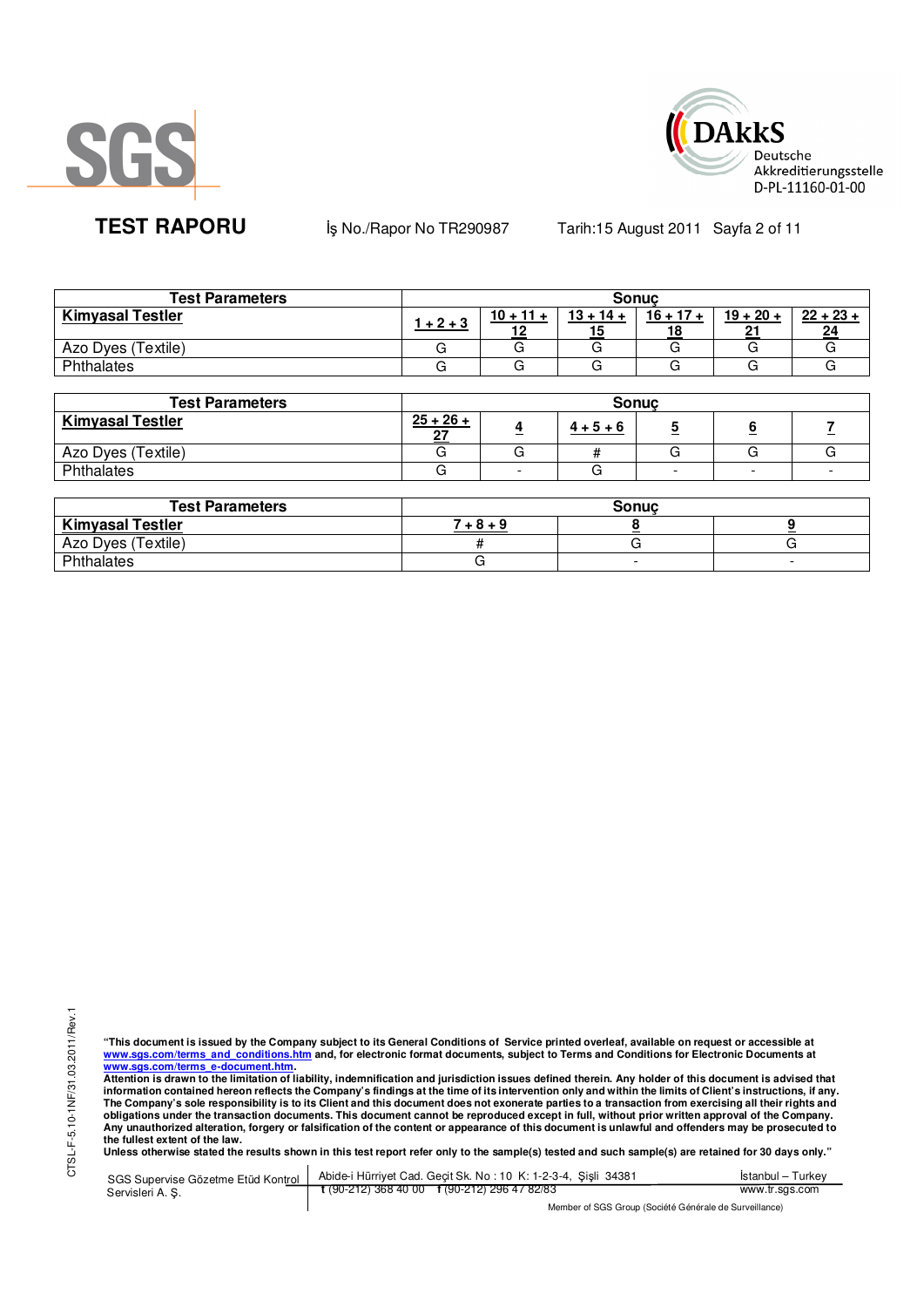



**TEST RAPORU** iş No./Rapor No TR290987 Tarih:15 August 2011 Sayfa 3 of 11

| Remarks |           | $G = M\ddot{\mu}$ şteri standardına uygun                                                                                                                                                                                                                                                                                                                            |
|---------|-----------|----------------------------------------------------------------------------------------------------------------------------------------------------------------------------------------------------------------------------------------------------------------------------------------------------------------------------------------------------------------------|
|         |           | $K = M\ddot{u}$ șteri standardına uygun değil                                                                                                                                                                                                                                                                                                                        |
|         |           | = Sınır değer belirtilmedi                                                                                                                                                                                                                                                                                                                                           |
|         |           | $\overline{t}$ = For 2-composite mix with results exceeding one half of the relevant<br>requirements or 3-composite mix with results exceeding one third of the<br>relevant requirements, the composite sample may have the possibility of<br>one or more components that can lead to a failure result, therefore, it is<br>recommended to test on individual basis. |
| Notes:  |           | Conclusions on meet/fail are based on the test result from the actual sampling of the received sample(s).                                                                                                                                                                                                                                                            |
|         | standard. | The composite sampling method is based on the client's special request and is a modification from the testing                                                                                                                                                                                                                                                        |
|         |           |                                                                                                                                                                                                                                                                                                                                                                      |

The test results relate to the tested items only.

Test reports without SGS seal and authorised signatures are invalid.

Reported results do not include uncertainties.

r ported expanded uncertainty is based on a standard uncertainty multiplied by a coverage factor k=2, providing a level of confidence of approximately 95%. The uncertainty is based on a standard uncertainty multiplied by evaluation has been carried out in accordance with UKAS and DAkkS requirements.

In this Test Report tests marked (1) are included in the UKAS Accreditation Scope, marked (2) are included in the DAkkS Accreditation Scope of this Laboratory. Opinions and interpretations expressed herein are outside the scope of UKAS or DAkkS Accreditation.

> Issued in Istanbul Signed for and on behalf of SGS Supervise Gözetme Etüd Kontrol Servisleri A.Ş.

 $\overline{a}$ Neslihan Erol Ayşe Çimen Customer Relations Supervisor Customer Services Manager **ETOD** 

**"This document is issued by the Company subject to its General Conditions of Service printed overleaf, available on request or accessible at www.sgs.com/terms\_and\_conditions.htm and, for electronic format documents, subject to Terms and Conditions for Electronic Documents at**  <mark>www.sgs.com/terms\_e-document.htm.</mark><br>Attention is drawn to the limitation of liability, indemnification and jurisdiction issues defined therein. Any holder of this document is advised that

information contained hereon reflects the Company's findings at the time of its intervention only and within the limits of Client's instructions, if any.<br>The Company's sole responsibility is to its Client and this document **obligations under the transaction documents. This document cannot be reproduced except in full, without prior written approval of the Company. Any unauthorized alteration, forgery or falsification of the content or appearance of this document is unlawful and offenders may be prosecuted to the fullest extent of the law.** 

Unless otherwise stated the results shown in this test report refer only to the sample(s) tested and such sample(s) are retained for 30 days only."

| SGS Supervise Gözetme Etüd Kontrol | Abide-i Hürriyet Cad. Gecit Sk. No: 10 K: 1-2-3-4, Sisli 34381 | Istanbul – Turkev |
|------------------------------------|----------------------------------------------------------------|-------------------|
| Servisleri A. S.                   | $\frac{1}{2}$ (90-212) 368 40 00 f (90-212) 296 47 82/83       | www.tr.sgs.com    |
|                                    | Member of SGS Group (Société Générale de Surveillance)         |                   |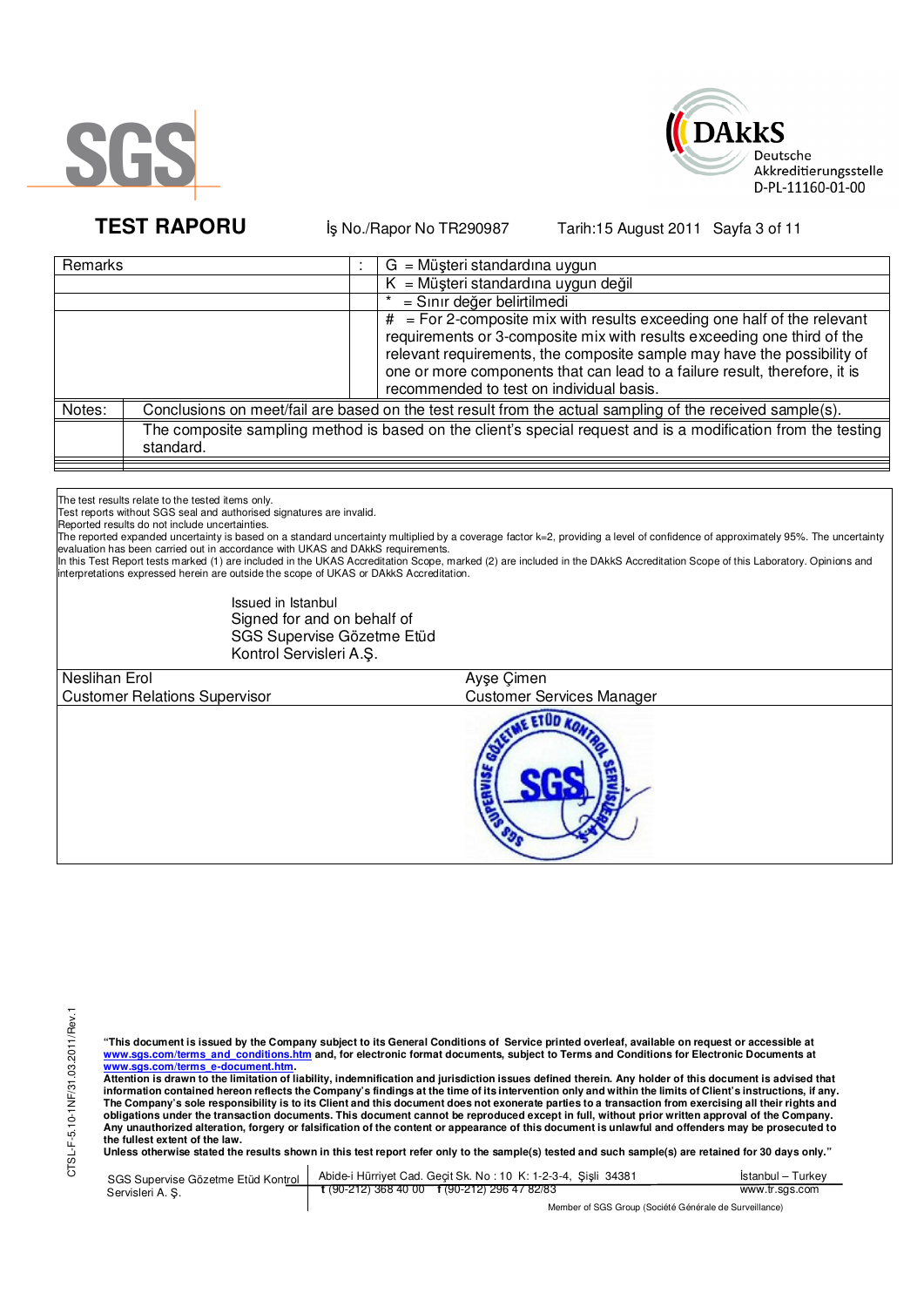



**TEST RAPORU** iş No./Rapor No TR290987 Tarih:15 August 2011 Sayfa 4 of 11

# **Component List / List of Materials for Chemical Test**

| Sample No.                | <b>Sample Description</b>         | <b>Sample Colour</b> | <b>Material No.</b>     | Component    | <b>Material</b> | Colour      |
|---------------------------|-----------------------------------|----------------------|-------------------------|--------------|-----------------|-------------|
|                           | <b>GEL WAX CRAYON</b>             |                      |                         |              |                 |             |
| A                         | (FJM-12)                          |                      | 1                       | wax crayon   | Dye             | light pink  |
|                           | <b>GEL WAX CRAYON</b>             |                      |                         |              |                 |             |
| A                         | (FJM-12)                          |                      | $\boldsymbol{2}$        | wax crayon   | Dye             | pink        |
|                           | <b>GEL WAX CRAYON</b>             |                      |                         |              |                 |             |
| A                         | $(FJM-12)$                        |                      | 3                       | wax crayon   | Dye             | orange      |
|                           | <b>GEL WAX CRAYON</b>             |                      |                         |              |                 |             |
| A                         | (FJM-12)                          |                      | $\overline{\mathbf{4}}$ | wax crayon   | Dye             | yellow      |
|                           | <b>GEL WAX CRAYON</b>             |                      |                         |              |                 |             |
| A                         | (FJM-12)                          |                      | 5                       | wax crayon   | Dye             | red         |
|                           | <b>GEL WAX CRAYON</b>             |                      |                         |              |                 |             |
| Α                         | (FJM-12)                          |                      | 6                       | wax crayon   | Dye             | brown       |
|                           | <b>GEL WAX CRAYON</b>             |                      |                         |              |                 | Light       |
| A                         | (FJM-12)                          |                      | $\overline{7}$          | wax crayon   | Dye             | green       |
|                           | <b>GEL WAX CRAYON</b>             |                      |                         |              |                 |             |
| A                         | (FJM-12)                          |                      | 8                       | wax crayon   | Dye             | Green       |
|                           | <b>GEL WAX CRAYON</b>             |                      |                         |              |                 |             |
| Α                         | (FJM-12)                          |                      | 9                       | wax crayon   | Dye             | Light blue  |
|                           | <b>GEL WAX CRAYON</b>             |                      |                         |              |                 |             |
| A                         | (FJM-12)                          |                      | $10$                    | wax crayon   | Dye             | blue        |
|                           | <b>GEL WAX CRAYON</b>             |                      |                         |              |                 |             |
| A                         | $(FJM-12)$                        |                      | 11                      | wax crayon   | Dye             | black       |
|                           | <b>GEL WAX CRAYON</b>             |                      |                         |              |                 |             |
| A                         | (FJM-12)                          |                      | 12                      | wax crayon   | Dye             | purple      |
|                           | <b>GEL WAX CRAYON</b>             |                      |                         |              |                 |             |
| A                         | (FJM-12)<br><b>GEL WAX CRAYON</b> |                      | 13                      | plastic part | Plastic         | light pink  |
| A                         | (FJM-12)                          |                      | 14                      | plastic part | Plastic         | pink        |
|                           | <b>GEL WAX CRAYON</b>             |                      |                         |              |                 |             |
| A                         | (FJM-12)                          |                      | 15                      | plastic part | Plastic         | orange      |
|                           | <b>GEL WAX CRAYON</b>             |                      |                         |              |                 |             |
| A                         | $(FJM-12)$                        |                      | 16                      | plastic part | Plastic         | yellow      |
|                           | <b>GEL WAX CRAYON</b>             |                      |                         |              |                 |             |
| Α                         | $(FJM-12)$                        |                      | 17                      | plastic part | Plastic         | red         |
|                           | <b>GEL WAX CRAYON</b>             |                      |                         |              |                 |             |
| A                         | (FJM-12)                          |                      | 18                      | plastic part | Plastic         | brown       |
|                           | <b>GEL WAX CRAYON</b>             |                      |                         |              |                 |             |
| A                         | (FJM-12)                          |                      | 19                      | plastic part | Plastic         | light green |
|                           | <b>GEL WAX CRAYON</b>             |                      |                         |              |                 |             |
| A                         | $(FJM-12)$                        |                      | 20                      | plastic part | Plastic         | Green       |
|                           | <b>GEL WAX CRAYON</b>             |                      |                         |              |                 |             |
| $\boldsymbol{\mathsf{A}}$ | (FJM-12)                          |                      | 21                      | plastic part | Plastic         | Light blue  |
|                           | <b>GEL WAX CRAYON</b>             |                      |                         |              |                 |             |
| l∴∧e<br>A                 | (FJM-12)                          |                      | 22                      | plastic part | Plastic         | blue        |

"This document is issued by the Company subject to its General Conditions of Service printed overleaf, available on request or accessible at<br>www.sgs.com/terms\_and\_conditions.htm\_and, for electronic format documents, subjec <mark>www.sgs.com/terms\_e-document.htm.</mark><br>Attention is drawn to the limitation of liability, indemnification and jurisdiction issues defined therein. Any holder of this document is advised that

information contained hereon reflects the Company's findings at the time of its intervention only and within the limits of Client's instructions, if any.<br>The Company's sole responsibility is to its Client and this document **obligations under the transaction documents. This document cannot be reproduced except in full, without prior written approval of the Company. Any unauthorized alteration, forgery or falsification of the content or appearance of this document is unlawful and offenders may be prosecuted to the fullest extent of the law.** 

**Unless otherwise stated the results shown in this test report refer only to the sample(s) tested and such sample(s) are retained for 30 days only."** 

SGS Supervise Gözetme Etüd Kontrol Servisleri A. Ş. Abide-i Hürriyet Cad. Geçit Sk. No : 10 K: 1-2-3-4, Şişli 34381 **t** (90-212) 368 40 00 **f** (90-212) 296 47 82/83

Member of SGS Group (Société Générale de Surveillance)

İstanbul – Turkey www.tr.sgs.com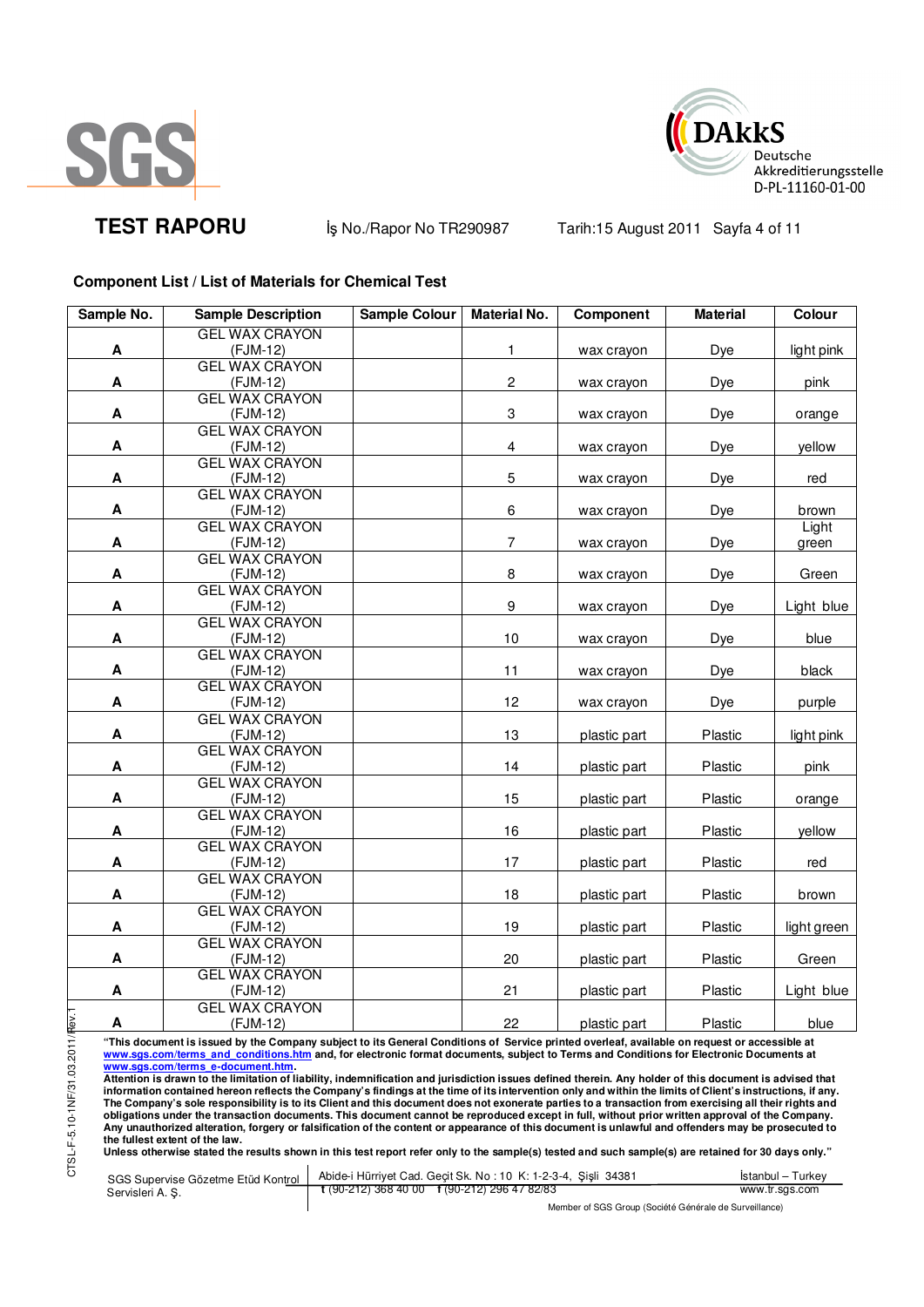



**TEST RAPORU** iş No./Rapor No TR290987 Tarih:15 August 2011 Sayfa 5 of 11

|   | <b>GEL WAX CRAYON</b> |    |                |         |              |
|---|-----------------------|----|----------------|---------|--------------|
| A | (FJM-12)              | 23 | plastic part   | Plastic | <b>Black</b> |
|   | <b>GEL WAX CRAYON</b> |    |                |         |              |
| A | (FJM-12)              | 24 | plastic part   | Plastic | Purple       |
|   | <b>GEL WAX CRAYON</b> |    |                |         |              |
| A | (FJM-12)              | 25 | plastic part   | Plastic | clear        |
|   | <b>GEL WAX CRAYON</b> |    |                |         |              |
| A | (FJM-12)              | 26 | plastic part   | Plastic | multicolor   |
|   | <b>GEL WAX CRAYON</b> |    |                |         |              |
| А | (FJM-12)              | 27 | wax crayon box | Plastic | red          |

"This document is issued by the Company subject to its General Conditions of Service printed overleaf, available on request or accessible at<br>www.sgs.com/terms\_and\_conditions.htm\_and, for electronic format documents, subjec <mark>www.sgs.com/terms\_e-document.htm.</mark><br>Attention is drawn to the limitation of liability, indemnification and jurisdiction issues defined therein. Any holder of this document is advised that

information contained hereon reflects the Company's findings at the time of its intervention only and within the limits of Client's instructions, if any.<br>The Company's sole responsibility is to its Client and this document obligations under the transaction documents. This document cannot be reproduced except in full, without prior written approval of the Company.<br>Any unauthorized alteration, forgery or falsification of the content or appeara

SGS Supervise Gözetme Etüd Kontrol Servisleri A. Ş. Abide-i Hürriyet Cad. Geçit Sk. No : 10 K: 1-2-3-4, Şişli 34381 **t** (90-212) 368 40 00 **f** (90-212) 296 47 82/83 İstanbul – Turkey www.tr.sgs.com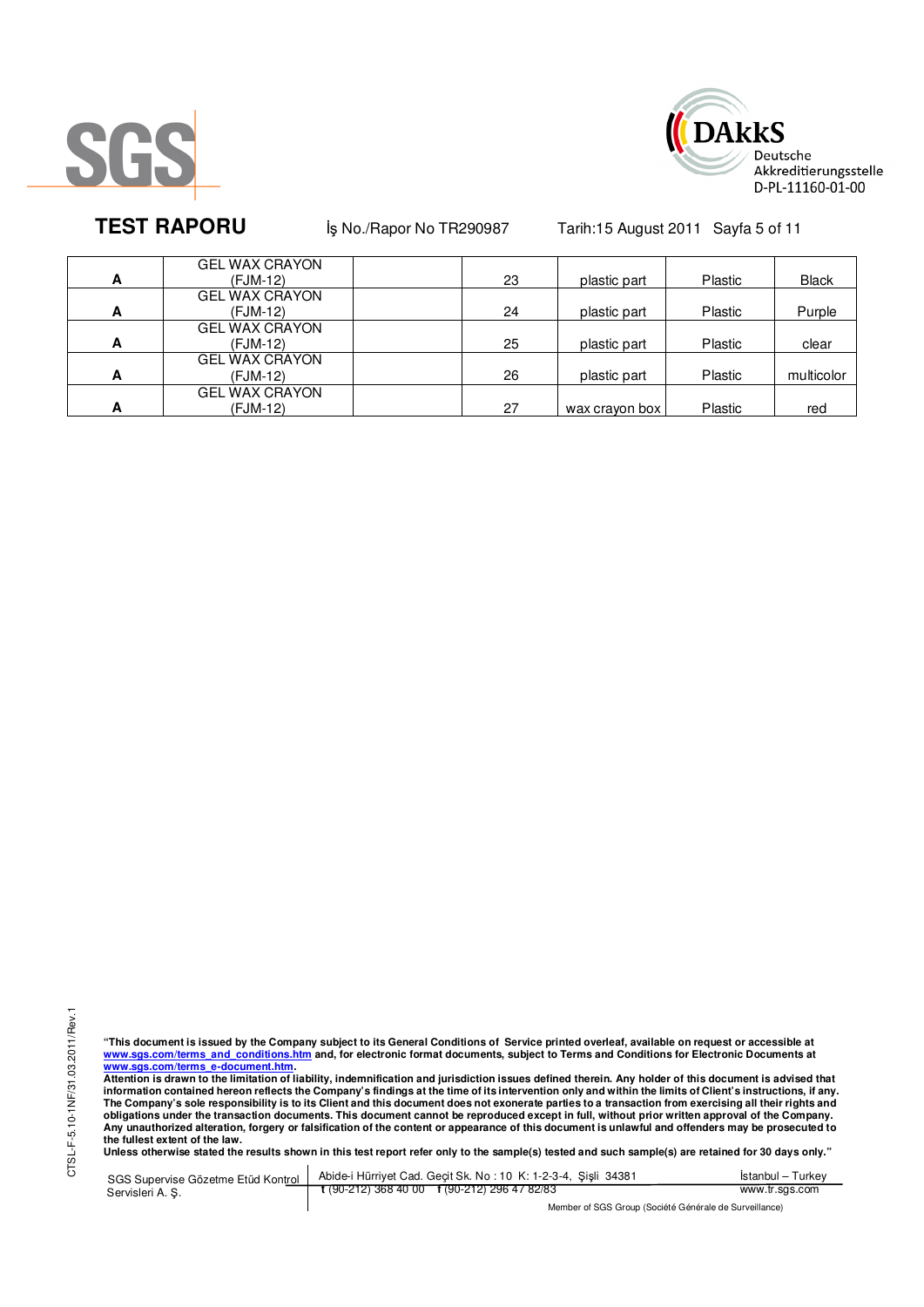



**TEST RAPORU** iş No./Rapor No TR290987 Tarih:15 August 2011 Sayfa 6 of 11

**Detail Test Result:** 

| Azo Dyes (Textile) <sup>2</sup>                                                                                                       |                |              |                       |              |              |              |
|---------------------------------------------------------------------------------------------------------------------------------------|----------------|--------------|-----------------------|--------------|--------------|--------------|
| Test Method:  ACCORDING TO BS EN 14362-1:2003 - ANALYSIS BY GC-MS/HPLC-DAD                                                            |                |              | $10 + 11 + 13 + 14 +$ | $16 + 17 +$  | $19 + 20 +$  | $22 + 23 +$  |
| Component                                                                                                                             | <b>Cas No</b>  | 12           | 15                    | <u>18</u>    | 21           | 24           |
| 4-Aminobiphenyl                                                                                                                       | $92 - 67 - 1$  | n.d.         | n.d.                  | n.d.         | n.d.         | n.d.         |
| Benzidine                                                                                                                             | 92-87-5        | n.d.         | n.d.                  | n.d.         | n.d.         | n.d.         |
| 4-Chlor-o-toluidine                                                                                                                   | 95-69-2        | n.d.         | n.d.                  | n.d.         | n.d.         | n.d.         |
| 2-Naphthylamine                                                                                                                       | 91-59-8        | n.d.         | n.d.                  | n.d.         | n.d.         | n.d.         |
| o-Aminoazotoluene                                                                                                                     | 97-56-3        | n.d.         | n.d.                  | n.d.         | n.d.         | n.d.         |
| 5-nitro-o-toluidine / 2-Amino-4-nitrotoluene                                                                                          | 99-55-8        | n.d.         | n.d.                  | n.d.         | n.d.         | n.d.         |
| 4-Chloroaniline                                                                                                                       | 106-47-8       | n.d.         | n.d.                  | n.d.         | n.d.         | n.d.         |
| 4-methoxy-m-phenylenediamine / 2,4-Diaminoanisole                                                                                     | 615-05-4       | n.d.         | n.d.                  | n.d.         | n.d.         | n.d.         |
| 4,4'-Diaminodiphenylmethane                                                                                                           | 101-77-9       | n.d.         | n.d.                  | n.d.         | n.d.         | n.d.         |
| 3,3'-Dichlorobenzidine                                                                                                                | $91 - 94 - 1$  | n.d.         | n.d.                  | n.d.         | n.d.         | n.d.         |
| 3,3'-Dimethoxybenzidine                                                                                                               | 119-90-4       | n.d.         | n.d.                  | n.d.         | n.d.         | n.d.         |
| 3,3'-Dimethylbenzidine                                                                                                                | 119-93-7       | n.d.         | n.d.                  | n.d.         | n.d.         | n.d.         |
| 4,4'-methylenedi-o-toluidine /                                                                                                        | 838-88-0       | n.d.         | n.d.                  | n.d.         | n.d.         | n.d.         |
| 3,3'-Dimethyl-4,4'-diaminodiphenylmethane<br>p-Cresidine                                                                              | 120-71-8       | n.d.         | n.d.                  | n.d.         | n.d.         | n.d.         |
| 4,4'-Methylene-bis-(2-chloroaniline)                                                                                                  | $101 - 14 - 4$ | n.d.         | n.d.                  | n.d.         | n.d.         | n.d.         |
| 4,4'-Oxydianiline                                                                                                                     | 101-80-4       | n.d.         | n.d.                  | n.d.         | n.d.         | n.d.         |
| 4,4'-Thiodianiline                                                                                                                    | 139-65-1       | n.d.         | n.d.                  | n.d.         | n.d.         | n.d.         |
| o-Toluidine                                                                                                                           | 95-53-4        | n.d.         | n.d.                  | n.d.         | n.d.         | n.d.         |
| 4-methyl-m-phenylenediamine / 2,4-Toluylendiamine                                                                                     | 95-80-7        | n.d.         | n.d.                  | n.d.         | n.d.         | n.d.         |
| 2,4,5-Trimethylaniline                                                                                                                | 137-17-7       | n.d.         | n.d.                  | n.d.         | n.d.         | n.d.         |
| **4-aminoazobenzene                                                                                                                   | 60-09-3        | n.d.         | n.d.                  | n.d.         | n.d.         | n.d.         |
| O-Anisidine                                                                                                                           | 90-04-0        | n.d.         | n.d.                  | n.d.         | n.d.         | n.d.         |
|                                                                                                                                       | Sonuç          | <b>GEÇTİ</b> | <b>GEÇTİ</b>          | <b>GEÇTİ</b> | <b>GEÇTİ</b> | <b>GEÇTİ</b> |
| $Note(s)$ :                                                                                                                           |                |              |                       |              |              |              |
| $n.d. = not detected$                                                                                                                 |                |              |                       |              |              |              |
| $=$ exceed the limit                                                                                                                  |                |              |                       |              |              |              |
| Detection Limit = 5 mg/kg (for individual compound)                                                                                   |                |              |                       |              |              |              |
| Requirement by the client=<br>$30$ mg/kg                                                                                              |                |              |                       |              |              |              |
| * * Test result for 4-aminoazobenzene (CAS no.: 60-09-3) is considered as "not detected" (i.e. <5mg/kg) since both aniline<br>Remark: |                |              |                       |              |              |              |
| and/or 1,4-phenylenediamine is not found (i.e. <5mg/kg) by mentioned test method.                                                     |                |              |                       |              |              |              |

Max. limit specified by EU directive 2002/61/EC

Total Uncertainty =  $\pm 30\%$ 

"This document is issued by the Company subject to its General Conditions of Service printed overleaf, available on request or accessible at<br>www.sgs.com/terms\_and\_conditions.htm\_and, for electronic format documents, subjec

<mark>www.sgs.com/terms\_e-document.htm.</mark><br>Attention is drawn to the limitation of liability, indemnification and jurisdiction issues defined therein. Any holder of this document is advised that information contained hereon reflects the Company's findings at the time of its intervention only and within the limits of Client's instructions, if any.<br>The Company's sole responsibility is to its Client and this document **obligations under the transaction documents. This document cannot be reproduced except in full, without prior written approval of the Company. Any unauthorized alteration, forgery or falsification of the content or appearance of this document is unlawful and offenders may be prosecuted to the fullest extent of the law.** 

Unless otherwise stated the results shown in this test report refer only to the sample(s) tested and such sample(s) are retained for 30 days only."

| SGS Supervise Gözetme Etüd Kontrol | Abide-i Hürrivet Cad. Gecit Sk. No: 10 K: 1-2-3-4, Sisli 34381 | Istanbul – Turkey |
|------------------------------------|----------------------------------------------------------------|-------------------|
| Servisleri A.S.                    | t (90-212) 368 40 00 f (90-212) 296 47 82/83                   | www.tr.sgs.com    |
|                                    | Mombor of CCC Crown (Coolete Cánárolo do Curvoillongo)         |                   |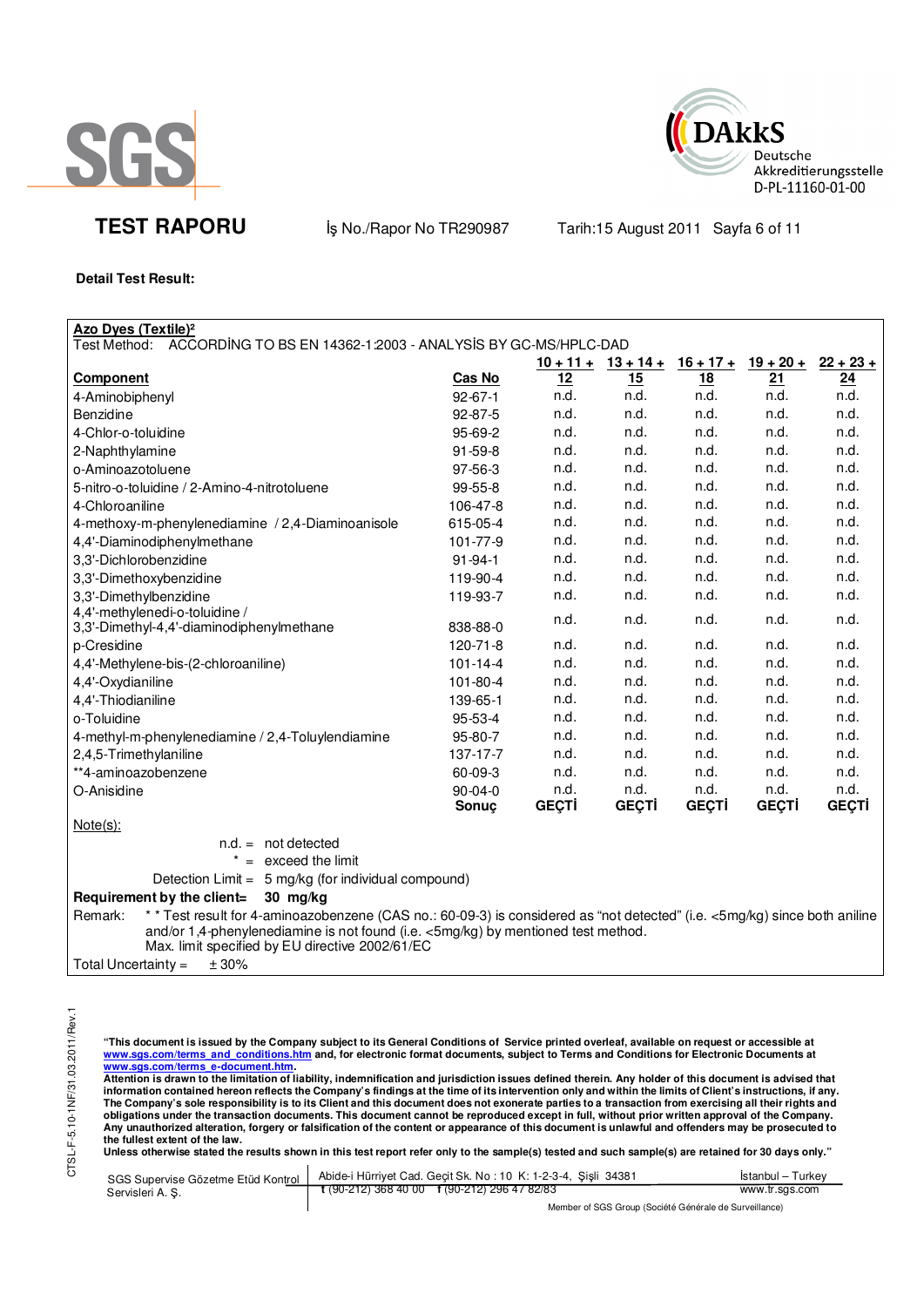



TEST RAPORU **By No./Rapor No TR290987** Tarih:15 August 2011 Sayfa 7 of 11

| <b>Azo Dyes (Textile)<sup>2</sup></b>                                            |                |              |                |                |                 |
|----------------------------------------------------------------------------------|----------------|--------------|----------------|----------------|-----------------|
| ACCORDING TO BS EN 14362-1:2003 - ANALYSIS BY GC-MS/HPLC-DAD and<br>Test Method: |                |              |                |                |                 |
| § 64 LFGB BVL B 82.02-9:2008 - ANALYSIS BY GC-MS                                 |                |              |                |                |                 |
| Component                                                                        | Cas No         | $1+2+3$      | $\overline{4}$ | $\overline{5}$ | $6\overline{6}$ |
| 4-Aminobiphenyl                                                                  | $92 - 67 - 1$  | n.d.         | n.d.           | n.d.           | n.d.            |
| Benzidine                                                                        | 92-87-5        | n.d.         | n.d.           | n.d.           | n.d.            |
| 4-Chlor-o-toluidine                                                              | 95-69-2        | n.d.         | n.d.           | n.d.           | n.d.            |
| 2-Naphthylamine                                                                  | $91 - 59 - 8$  | n.d.         | n.d.           | n.d.           | n.d.            |
| o-Aminoazotoluene                                                                | 97-56-3        | n.d.         | n.d.           | n.d.           | n.d.            |
| 5-nitro-o-toluidine / 2-Amino-4-nitrotoluene                                     | 99-55-8        | n.d.         | n.d.           | n.d.           | n.d.            |
| 4-Chloroaniline                                                                  | 106-47-8       | n.d.         | n.d.           | n.d.           | n.d.            |
| 4-methoxy-m-phenylenediamine / 2,4-Diaminoanisole                                | 615-05-4       | n.d.         | n.d.           | n.d.           | n.d.            |
| 4,4'-Diaminodiphenylmethane                                                      | 101-77-9       | n.d.         | n.d.           | n.d.           | n.d.            |
| 3,3'-Dichlorobenzidine                                                           | $91 - 94 - 1$  | n.d.         | n.d.           | n.d.           | n.d.            |
| 3,3'-Dimethoxybenzidine                                                          | 119-90-4       | n.d.         | n.d.           | n.d.           | n.d.            |
| 3,3'-Dimethylbenzidine                                                           | 119-93-7       | n.d.         | n.d.           | n.d.           | n.d.            |
| 4,4'-methylenedi-o-toluidine /                                                   |                | n.d.         | n.d.           | n.d.           | n.d.            |
| 3,3'-Dimethyl-4,4'-diaminodiphenylmethane                                        | 838-88-0       |              |                |                |                 |
| p-Cresidine                                                                      | 120-71-8       | n.d.         | n.d.           | n.d.           | n.d.            |
| 4,4'-Methylene-bis-(2-chloroaniline)                                             | $101 - 14 - 4$ | n.d.         | n.d.           | n.d.           | n.d.            |
| 4,4'-Oxydianiline                                                                | $101 - 80 - 4$ | n.d.         | n.d.           | n.d.           | n.d.            |
| 4,4'-Thiodianiline                                                               | 139-65-1       | n.d.         | n.d.           | n.d.           | n.d.            |
| o-Toluidine                                                                      | 95-53-4        | n.d.         | 24 mg/kg       | n.d.           | n.d.            |
| 4-methyl-m-phenylenediamine / 2,4-Toluylendiamine                                | 95-80-7        | n.d.         | n.d.           | n.d.           | n.d.            |
| 2,4,5-Trimethylaniline                                                           | 137-17-7       | n.d.         | n.d.           | n.d.           | n.d.            |
| *4-aminoazobenzene                                                               | 60-09-3        | n.d.         | n.d.           | n.d.           | n.d.            |
| O-Anisidine                                                                      | $90 - 04 - 0$  | n.d.         | n.d.           | n.d.           | n.d.            |
|                                                                                  | Sonuc          | <b>GEÇTİ</b> | <b>GEÇTİ</b>   | <b>GEÇTİ</b>   | GEÇTİ           |
| $Note(s)$ :                                                                      |                |              |                |                |                 |

n.d. = not detected

 $* =$  exceed the limit

Detection Limit = 5 mg/kg (for individual compound)

## **Requirement by the client= 30 mg/kg**

Remark: \* The BS EN 14362-1 method will enable further cleavage of 4-aminoazobenzene to non-forbidden amines: aniline and 1,4-phenylenediamine, therefore, the test method of § 64 LFGB, BVL, B 82.02.9 was employed to verify the presence of 4-aminoazobenzene.. Max. limit specified by EU directive 2002/61/EC

Total Uncertainty =  $\pm 30\%$ 

"This document is issued by the Company subject to its General Conditions of Service printed overleaf, available on request or accessible at<br>www.sgs.com/terms\_and\_conditions.htm\_and, for electronic format documents, subjec

<mark>www.sgs.com/terms\_e-document.htm.</mark><br>Attention is drawn to the limitation of liability, indemnification and jurisdiction issues defined therein. Any holder of this document is advised that information contained hereon reflects the Company's findings at the time of its intervention only and within the limits of Client's instructions, if any.<br>The Company's sole responsibility is to its Client and this document **obligations under the transaction documents. This document cannot be reproduced except in full, without prior written approval of the Company. Any unauthorized alteration, forgery or falsification of the content or appearance of this document is unlawful and offenders may be prosecuted to the fullest extent of the law.** 

Unless otherwise stated the results shown in this test report refer only to the sample(s) tested and such sample(s) are retained for 30 days only."

|                 | SGS Supervise Gözetme Etüd Kontrol   Abide-i Hürriyet Cad. Geçit Sk. No: 10 K: 1-2-3-4, Sişli 34381 | İstanbul – Turkey |
|-----------------|-----------------------------------------------------------------------------------------------------|-------------------|
| Servisleri A.S. | t (90-212) 368 40 00 f (90-212) 296 47 82/83                                                        | www.tr.sas.com    |
|                 |                                                                                                     |                   |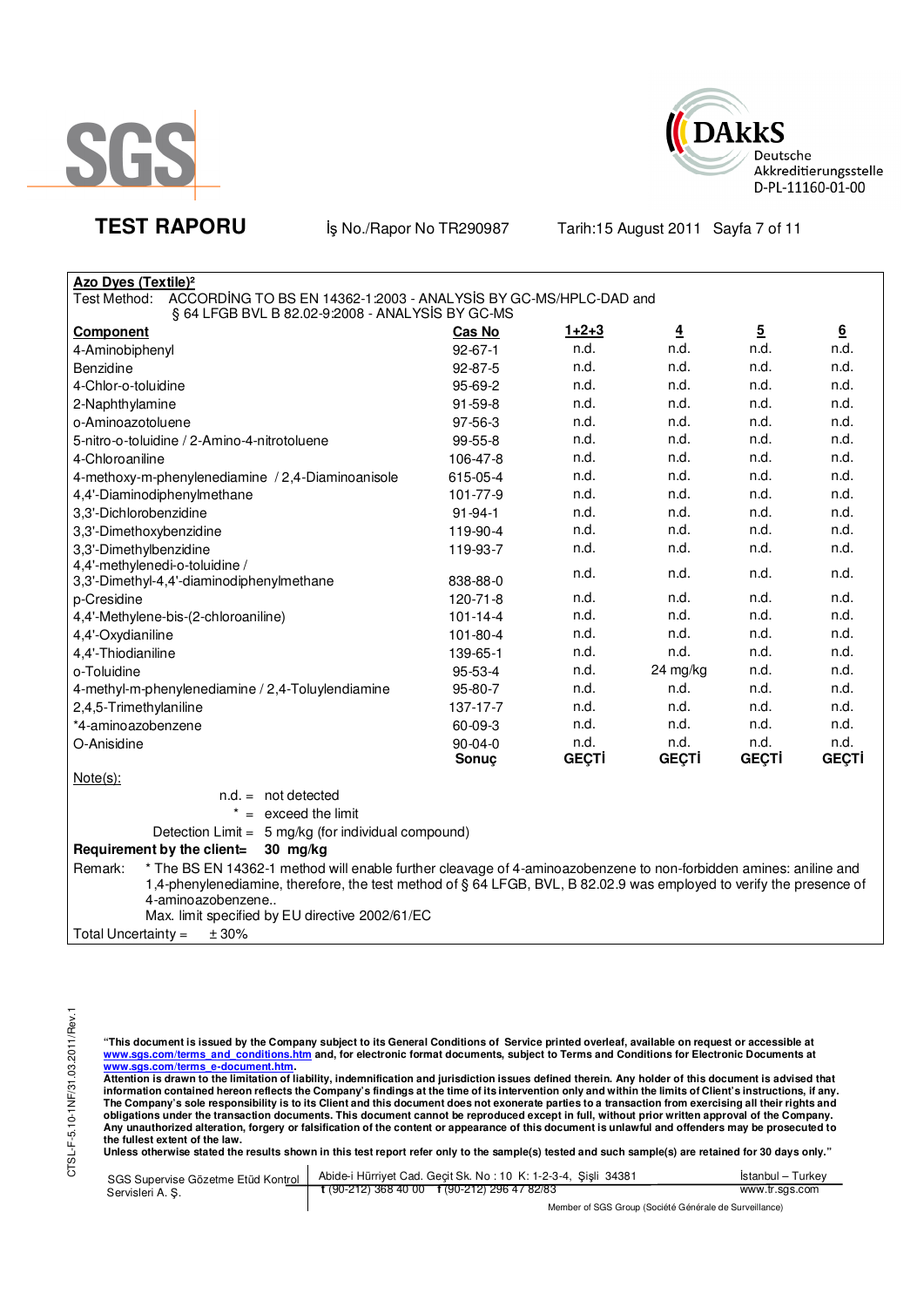



**TEST RAPORU** iş No./Rapor No TR290987 Tarih:15 August 2011 Sayfa 8 of 11

| $25 + 26$<br>$\overline{I}$<br>$\underline{9}$<br>$\underline{8}$<br>Cas No<br>+ 27<br><b>Component</b><br>n.d.<br>n.d.<br>n.d.<br>n.d.<br>$92 - 67 - 1$<br>4-Aminobiphenyl<br>n.d.<br>n.d.<br>n.d.<br>n.d.<br>92-87-5<br>Benzidine<br>n.d.<br>n.d.<br>n.d.<br>n.d.<br>4-Chlor-o-toluidine<br>95-69-2<br>n.d.<br>91-59-8<br>n.d.<br>n.d.<br>n.d.<br>2-Naphthylamine<br>n.d.<br>n.d.<br>97-56-3<br>n.d.<br>n.d.<br>o-Aminoazotoluene<br>n.d.<br>n.d.<br>n.d.<br>n.d.<br>5-nitro-o-toluidine / 2-Amino-4-nitrotoluene<br>99-55-8<br>n.d.<br>n.d.<br>n.d.<br>n.d.<br>106-47-8<br>4-Chloroaniline<br>n.d.<br>n.d.<br>n.d.<br>n.d.<br>4-methoxy-m-phenylenediamine / 2,4-Diaminoanisole<br>615-05-4<br>n.d.<br>n.d.<br>n.d.<br>n.d.<br>101-77-9<br>4,4'-Diaminodiphenylmethane<br>n.d.<br>n.d.<br>91-94-1<br>n.d.<br>n.d.<br>n.d.<br>n.d.<br>n.d.<br>n.d.<br>3,3'-Dimethoxybenzidine<br>119-90-4<br>n.d.<br>n.d.<br>3,3'-Dimethylbenzidine<br>119-93-7<br>n.d.<br>n.d.<br>n.d.<br>n.d.<br>n.d.<br>n.d.<br>3,3'-Dimethyl-4,4'-diaminodiphenylmethane<br>838-88-0<br>n.d.<br>n.d.<br>120-71-8<br>n.d.<br>n.d.<br>n.d.<br>n.d.<br>n.d.<br>n.d.<br>$101 - 14 - 4$<br>n.d.<br>n.d.<br>n.d.<br>n.d.<br>101-80-4<br>4,4'-Oxydianiline<br>n.d.<br>n.d.<br>n.d.<br>4,4'-Thiodianiline<br>139-65-1<br>n.d.<br>5,36<br>17,4<br>n.d.<br>n.d.<br>o-Toluidine<br>95-53-4<br>mg/kg<br>mg/kg<br>n.d.<br>n.d.<br>95-80-7<br>n.d.<br>4-methyl-m-phenylenediamine / 2,4-Toluylendiamine<br>n.d.<br>n.d.<br>137-17-7<br>n.d.<br>n.d.<br>n.d.<br>2,4,5-Trimethylaniline<br>n.d.<br>**4-aminoazobenzene<br>60-09-3<br>n.d.<br>n.d.<br>n.d.<br>n.d.<br>n.d.<br>n.d.<br>n.d.<br>$90 - 04 - 0$<br>O-Anisidine<br><b>GEÇTİ</b><br><b>GEÇTİ</b><br><b>GEÇTİ</b><br><b>GEÇTİ</b><br>Sonuç<br>$Note(s)$ :<br>$n.d. = not detected$<br>$* =$ exceed the limit<br>Detection Limit = 5 mg/kg (for individual compound)<br>Requirement by the client=<br>$30$ mg/kg<br>* * Test result for 4-aminoazobenzene (CAS no.: 60-09-3) is considered as "not detected" (i.e. <5mg/kg) since both aniline<br>Remark:<br>and/or 1,4-phenylenediamine is not found (i.e. <5mg/kg) by mentioned test method.<br>Max. limit specified by EU directive 2002/61/EC | <b>Azo Dyes (Textile)<sup>2</sup></b>                                     |  |  |  |  |  |  |
|----------------------------------------------------------------------------------------------------------------------------------------------------------------------------------------------------------------------------------------------------------------------------------------------------------------------------------------------------------------------------------------------------------------------------------------------------------------------------------------------------------------------------------------------------------------------------------------------------------------------------------------------------------------------------------------------------------------------------------------------------------------------------------------------------------------------------------------------------------------------------------------------------------------------------------------------------------------------------------------------------------------------------------------------------------------------------------------------------------------------------------------------------------------------------------------------------------------------------------------------------------------------------------------------------------------------------------------------------------------------------------------------------------------------------------------------------------------------------------------------------------------------------------------------------------------------------------------------------------------------------------------------------------------------------------------------------------------------------------------------------------------------------------------------------------------------------------------------------------------------------------------------------------------------------------------------------------------------------------------------------------------------------------------------------------------------------------------------------------------------------------------------------------------------------------------------------------------|---------------------------------------------------------------------------|--|--|--|--|--|--|
|                                                                                                                                                                                                                                                                                                                                                                                                                                                                                                                                                                                                                                                                                                                                                                                                                                                                                                                                                                                                                                                                                                                                                                                                                                                                                                                                                                                                                                                                                                                                                                                                                                                                                                                                                                                                                                                                                                                                                                                                                                                                                                                                                                                                                | Test Method: ACCORDING TO BS EN 14362-1:2003 - ANALYSIS BY GC-MS/HPLC-DAD |  |  |  |  |  |  |
|                                                                                                                                                                                                                                                                                                                                                                                                                                                                                                                                                                                                                                                                                                                                                                                                                                                                                                                                                                                                                                                                                                                                                                                                                                                                                                                                                                                                                                                                                                                                                                                                                                                                                                                                                                                                                                                                                                                                                                                                                                                                                                                                                                                                                |                                                                           |  |  |  |  |  |  |
|                                                                                                                                                                                                                                                                                                                                                                                                                                                                                                                                                                                                                                                                                                                                                                                                                                                                                                                                                                                                                                                                                                                                                                                                                                                                                                                                                                                                                                                                                                                                                                                                                                                                                                                                                                                                                                                                                                                                                                                                                                                                                                                                                                                                                |                                                                           |  |  |  |  |  |  |
|                                                                                                                                                                                                                                                                                                                                                                                                                                                                                                                                                                                                                                                                                                                                                                                                                                                                                                                                                                                                                                                                                                                                                                                                                                                                                                                                                                                                                                                                                                                                                                                                                                                                                                                                                                                                                                                                                                                                                                                                                                                                                                                                                                                                                |                                                                           |  |  |  |  |  |  |
|                                                                                                                                                                                                                                                                                                                                                                                                                                                                                                                                                                                                                                                                                                                                                                                                                                                                                                                                                                                                                                                                                                                                                                                                                                                                                                                                                                                                                                                                                                                                                                                                                                                                                                                                                                                                                                                                                                                                                                                                                                                                                                                                                                                                                |                                                                           |  |  |  |  |  |  |
|                                                                                                                                                                                                                                                                                                                                                                                                                                                                                                                                                                                                                                                                                                                                                                                                                                                                                                                                                                                                                                                                                                                                                                                                                                                                                                                                                                                                                                                                                                                                                                                                                                                                                                                                                                                                                                                                                                                                                                                                                                                                                                                                                                                                                |                                                                           |  |  |  |  |  |  |
|                                                                                                                                                                                                                                                                                                                                                                                                                                                                                                                                                                                                                                                                                                                                                                                                                                                                                                                                                                                                                                                                                                                                                                                                                                                                                                                                                                                                                                                                                                                                                                                                                                                                                                                                                                                                                                                                                                                                                                                                                                                                                                                                                                                                                |                                                                           |  |  |  |  |  |  |
|                                                                                                                                                                                                                                                                                                                                                                                                                                                                                                                                                                                                                                                                                                                                                                                                                                                                                                                                                                                                                                                                                                                                                                                                                                                                                                                                                                                                                                                                                                                                                                                                                                                                                                                                                                                                                                                                                                                                                                                                                                                                                                                                                                                                                |                                                                           |  |  |  |  |  |  |
|                                                                                                                                                                                                                                                                                                                                                                                                                                                                                                                                                                                                                                                                                                                                                                                                                                                                                                                                                                                                                                                                                                                                                                                                                                                                                                                                                                                                                                                                                                                                                                                                                                                                                                                                                                                                                                                                                                                                                                                                                                                                                                                                                                                                                |                                                                           |  |  |  |  |  |  |
|                                                                                                                                                                                                                                                                                                                                                                                                                                                                                                                                                                                                                                                                                                                                                                                                                                                                                                                                                                                                                                                                                                                                                                                                                                                                                                                                                                                                                                                                                                                                                                                                                                                                                                                                                                                                                                                                                                                                                                                                                                                                                                                                                                                                                |                                                                           |  |  |  |  |  |  |
|                                                                                                                                                                                                                                                                                                                                                                                                                                                                                                                                                                                                                                                                                                                                                                                                                                                                                                                                                                                                                                                                                                                                                                                                                                                                                                                                                                                                                                                                                                                                                                                                                                                                                                                                                                                                                                                                                                                                                                                                                                                                                                                                                                                                                |                                                                           |  |  |  |  |  |  |
|                                                                                                                                                                                                                                                                                                                                                                                                                                                                                                                                                                                                                                                                                                                                                                                                                                                                                                                                                                                                                                                                                                                                                                                                                                                                                                                                                                                                                                                                                                                                                                                                                                                                                                                                                                                                                                                                                                                                                                                                                                                                                                                                                                                                                | 3,3'-Dichlorobenzidine                                                    |  |  |  |  |  |  |
|                                                                                                                                                                                                                                                                                                                                                                                                                                                                                                                                                                                                                                                                                                                                                                                                                                                                                                                                                                                                                                                                                                                                                                                                                                                                                                                                                                                                                                                                                                                                                                                                                                                                                                                                                                                                                                                                                                                                                                                                                                                                                                                                                                                                                |                                                                           |  |  |  |  |  |  |
|                                                                                                                                                                                                                                                                                                                                                                                                                                                                                                                                                                                                                                                                                                                                                                                                                                                                                                                                                                                                                                                                                                                                                                                                                                                                                                                                                                                                                                                                                                                                                                                                                                                                                                                                                                                                                                                                                                                                                                                                                                                                                                                                                                                                                |                                                                           |  |  |  |  |  |  |
|                                                                                                                                                                                                                                                                                                                                                                                                                                                                                                                                                                                                                                                                                                                                                                                                                                                                                                                                                                                                                                                                                                                                                                                                                                                                                                                                                                                                                                                                                                                                                                                                                                                                                                                                                                                                                                                                                                                                                                                                                                                                                                                                                                                                                | 4,4'-methylenedi-o-toluidine /                                            |  |  |  |  |  |  |
|                                                                                                                                                                                                                                                                                                                                                                                                                                                                                                                                                                                                                                                                                                                                                                                                                                                                                                                                                                                                                                                                                                                                                                                                                                                                                                                                                                                                                                                                                                                                                                                                                                                                                                                                                                                                                                                                                                                                                                                                                                                                                                                                                                                                                |                                                                           |  |  |  |  |  |  |
|                                                                                                                                                                                                                                                                                                                                                                                                                                                                                                                                                                                                                                                                                                                                                                                                                                                                                                                                                                                                                                                                                                                                                                                                                                                                                                                                                                                                                                                                                                                                                                                                                                                                                                                                                                                                                                                                                                                                                                                                                                                                                                                                                                                                                | p-Cresidine                                                               |  |  |  |  |  |  |
|                                                                                                                                                                                                                                                                                                                                                                                                                                                                                                                                                                                                                                                                                                                                                                                                                                                                                                                                                                                                                                                                                                                                                                                                                                                                                                                                                                                                                                                                                                                                                                                                                                                                                                                                                                                                                                                                                                                                                                                                                                                                                                                                                                                                                | 4,4'-Methylene-bis-(2-chloroaniline)                                      |  |  |  |  |  |  |
|                                                                                                                                                                                                                                                                                                                                                                                                                                                                                                                                                                                                                                                                                                                                                                                                                                                                                                                                                                                                                                                                                                                                                                                                                                                                                                                                                                                                                                                                                                                                                                                                                                                                                                                                                                                                                                                                                                                                                                                                                                                                                                                                                                                                                |                                                                           |  |  |  |  |  |  |
|                                                                                                                                                                                                                                                                                                                                                                                                                                                                                                                                                                                                                                                                                                                                                                                                                                                                                                                                                                                                                                                                                                                                                                                                                                                                                                                                                                                                                                                                                                                                                                                                                                                                                                                                                                                                                                                                                                                                                                                                                                                                                                                                                                                                                |                                                                           |  |  |  |  |  |  |
|                                                                                                                                                                                                                                                                                                                                                                                                                                                                                                                                                                                                                                                                                                                                                                                                                                                                                                                                                                                                                                                                                                                                                                                                                                                                                                                                                                                                                                                                                                                                                                                                                                                                                                                                                                                                                                                                                                                                                                                                                                                                                                                                                                                                                |                                                                           |  |  |  |  |  |  |
|                                                                                                                                                                                                                                                                                                                                                                                                                                                                                                                                                                                                                                                                                                                                                                                                                                                                                                                                                                                                                                                                                                                                                                                                                                                                                                                                                                                                                                                                                                                                                                                                                                                                                                                                                                                                                                                                                                                                                                                                                                                                                                                                                                                                                |                                                                           |  |  |  |  |  |  |
|                                                                                                                                                                                                                                                                                                                                                                                                                                                                                                                                                                                                                                                                                                                                                                                                                                                                                                                                                                                                                                                                                                                                                                                                                                                                                                                                                                                                                                                                                                                                                                                                                                                                                                                                                                                                                                                                                                                                                                                                                                                                                                                                                                                                                |                                                                           |  |  |  |  |  |  |
|                                                                                                                                                                                                                                                                                                                                                                                                                                                                                                                                                                                                                                                                                                                                                                                                                                                                                                                                                                                                                                                                                                                                                                                                                                                                                                                                                                                                                                                                                                                                                                                                                                                                                                                                                                                                                                                                                                                                                                                                                                                                                                                                                                                                                |                                                                           |  |  |  |  |  |  |
|                                                                                                                                                                                                                                                                                                                                                                                                                                                                                                                                                                                                                                                                                                                                                                                                                                                                                                                                                                                                                                                                                                                                                                                                                                                                                                                                                                                                                                                                                                                                                                                                                                                                                                                                                                                                                                                                                                                                                                                                                                                                                                                                                                                                                |                                                                           |  |  |  |  |  |  |
|                                                                                                                                                                                                                                                                                                                                                                                                                                                                                                                                                                                                                                                                                                                                                                                                                                                                                                                                                                                                                                                                                                                                                                                                                                                                                                                                                                                                                                                                                                                                                                                                                                                                                                                                                                                                                                                                                                                                                                                                                                                                                                                                                                                                                |                                                                           |  |  |  |  |  |  |
|                                                                                                                                                                                                                                                                                                                                                                                                                                                                                                                                                                                                                                                                                                                                                                                                                                                                                                                                                                                                                                                                                                                                                                                                                                                                                                                                                                                                                                                                                                                                                                                                                                                                                                                                                                                                                                                                                                                                                                                                                                                                                                                                                                                                                |                                                                           |  |  |  |  |  |  |
|                                                                                                                                                                                                                                                                                                                                                                                                                                                                                                                                                                                                                                                                                                                                                                                                                                                                                                                                                                                                                                                                                                                                                                                                                                                                                                                                                                                                                                                                                                                                                                                                                                                                                                                                                                                                                                                                                                                                                                                                                                                                                                                                                                                                                |                                                                           |  |  |  |  |  |  |
|                                                                                                                                                                                                                                                                                                                                                                                                                                                                                                                                                                                                                                                                                                                                                                                                                                                                                                                                                                                                                                                                                                                                                                                                                                                                                                                                                                                                                                                                                                                                                                                                                                                                                                                                                                                                                                                                                                                                                                                                                                                                                                                                                                                                                |                                                                           |  |  |  |  |  |  |
|                                                                                                                                                                                                                                                                                                                                                                                                                                                                                                                                                                                                                                                                                                                                                                                                                                                                                                                                                                                                                                                                                                                                                                                                                                                                                                                                                                                                                                                                                                                                                                                                                                                                                                                                                                                                                                                                                                                                                                                                                                                                                                                                                                                                                |                                                                           |  |  |  |  |  |  |
|                                                                                                                                                                                                                                                                                                                                                                                                                                                                                                                                                                                                                                                                                                                                                                                                                                                                                                                                                                                                                                                                                                                                                                                                                                                                                                                                                                                                                                                                                                                                                                                                                                                                                                                                                                                                                                                                                                                                                                                                                                                                                                                                                                                                                |                                                                           |  |  |  |  |  |  |
|                                                                                                                                                                                                                                                                                                                                                                                                                                                                                                                                                                                                                                                                                                                                                                                                                                                                                                                                                                                                                                                                                                                                                                                                                                                                                                                                                                                                                                                                                                                                                                                                                                                                                                                                                                                                                                                                                                                                                                                                                                                                                                                                                                                                                |                                                                           |  |  |  |  |  |  |
|                                                                                                                                                                                                                                                                                                                                                                                                                                                                                                                                                                                                                                                                                                                                                                                                                                                                                                                                                                                                                                                                                                                                                                                                                                                                                                                                                                                                                                                                                                                                                                                                                                                                                                                                                                                                                                                                                                                                                                                                                                                                                                                                                                                                                | ± 30%<br>Total Uncertainty $=$                                            |  |  |  |  |  |  |

"This document is issued by the Company subject to its General Conditions of Service printed overleaf, available on request or accessible at<br>www.sgs.com/terms\_and\_conditions.htm\_and, for electronic format documents, subjec

<mark>www.sgs.com/terms\_e-document.htm.</mark><br>Attention is drawn to the limitation of liability, indemnification and jurisdiction issues defined therein. Any holder of this document is advised that information contained hereon reflects the Company's findings at the time of its intervention only and within the limits of Client's instructions, if any.<br>The Company's sole responsibility is to its Client and this document obligations under the transaction documents. This document cannot be reproduced except in full, without prior written approval of the Company.<br>Any unauthorized alteration, forgery or falsification of the content or appeara

**Unless otherwise stated the results shown in this test report refer only to the sample(s) tested and such sample(s) are retained for 30 days only."** 

|                  | SGS Supervise Gözetme Etüd Kontrol   Abide-i Hürriyet Cad. Geçit Sk. No: 10 K: 1-2-3-4, Sişli 34381 | Istanbul – Turkey |  |
|------------------|-----------------------------------------------------------------------------------------------------|-------------------|--|
| Servisleri A. S. | $\frac{1}{2}$ (90-212) 368 40 00 f (90-212) 296 47 82/83                                            | www.tr.sgs.com    |  |
|                  | Member of SGS Group (Société Générale de Surveillance)                                              |                   |  |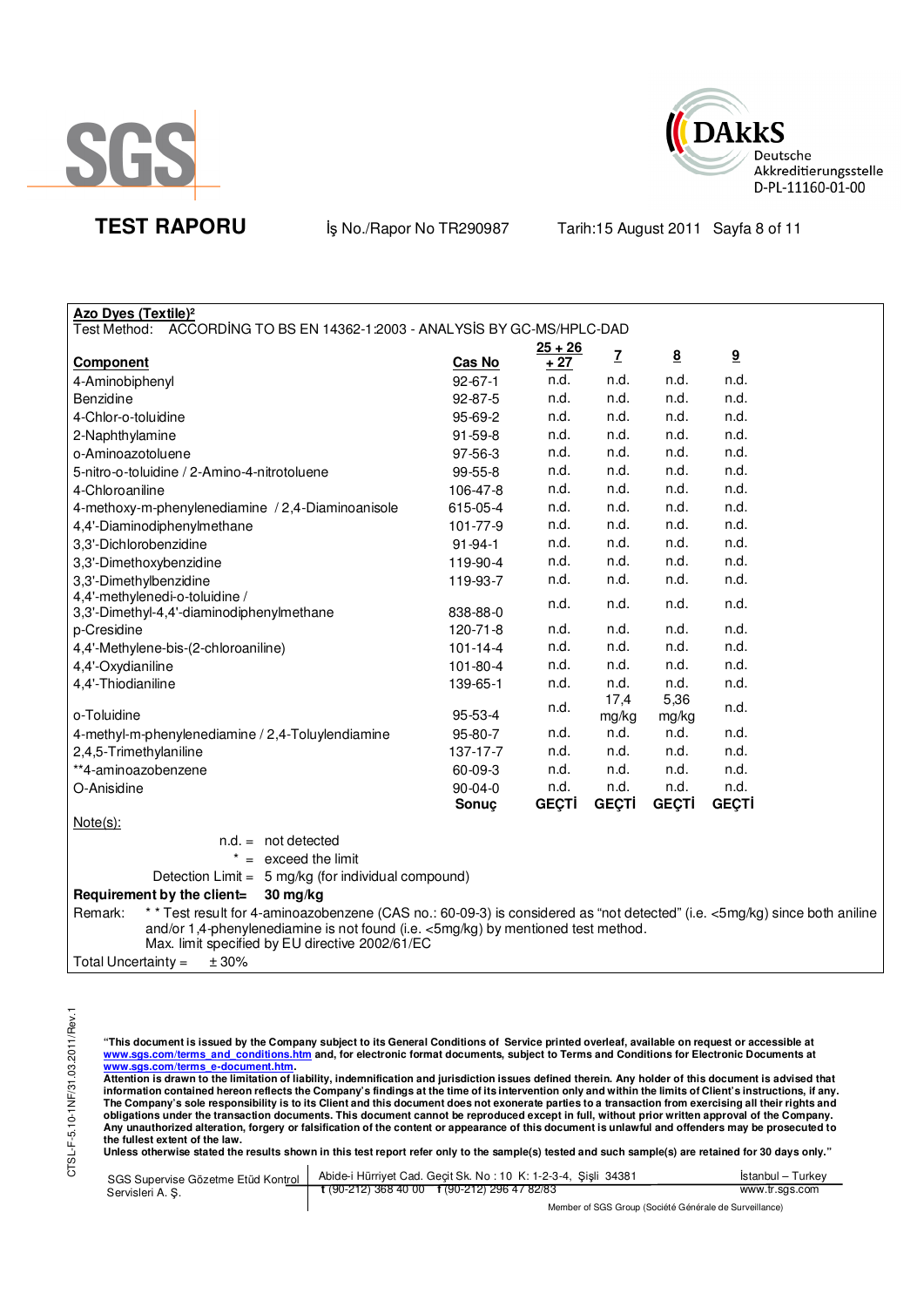



**TEST RAPORU** iş No./Rapor No TR290987 Tarih:15 August 2011 Sayfa 9 of 11

| Phthalates <sup>2</sup>                                                                                                                                                                                  |                                                                                                                                                          |              |              |                                                     |              |              |       |
|----------------------------------------------------------------------------------------------------------------------------------------------------------------------------------------------------------|----------------------------------------------------------------------------------------------------------------------------------------------------------|--------------|--------------|-----------------------------------------------------|--------------|--------------|-------|
| Test Method:                                                                                                                                                                                             | WITH REFERENCE TO ASTM D3421:1975 - ANALYSIS BY GC/MS                                                                                                    |              |              |                                                     |              |              |       |
| <b>Component</b>                                                                                                                                                                                         | Cas No                                                                                                                                                   | $1 + 2 + 3$  |              | $10 + 11 + 13 + 14 + 16 + 17 + 19 + 20 + 22 + 23 +$ |              |              |       |
|                                                                                                                                                                                                          |                                                                                                                                                          |              | <u> 12</u>   | 15                                                  | <u>18</u>    | 21           | 24    |
| Dibutyl Phthalate (DBP)                                                                                                                                                                                  | 84-74-2                                                                                                                                                  | n.d.         | n.d.         | n.d.                                                | n.d.         | n.d.         | n.d.  |
| Benzylbutyl Phthalate (BBP)                                                                                                                                                                              | 85-68-7                                                                                                                                                  | n.d.         | n.d.         | n.d.                                                | n.d.         | n.d.         | n.d.  |
| Bis-(2-ethylhexyl) Phthalate (DEHP)                                                                                                                                                                      | 117-81-7                                                                                                                                                 | n.d.         | n.d.         | n.d.                                                | n.d.         | n.d.         | n.d.  |
| Diisononyl Phthalate (DINP)                                                                                                                                                                              | 28553-12-0                                                                                                                                               | n.d.         | n.d.         | n.d.                                                | n.d.         | n.d.         | n.d.  |
| Di-n-octyl Phthalate (DNOP)                                                                                                                                                                              | 117-84-0                                                                                                                                                 | n.d.         | n.d.         | n.d.                                                | n.d.         | n.d.         | n.d.  |
| Diisodecyl Phthalate (DIDP)                                                                                                                                                                              | 26761-40-0                                                                                                                                               | n.d.         | n.d.         | n.d.                                                | n.d.         | n.d.         | n.d.  |
|                                                                                                                                                                                                          | <b>Sonuc</b>                                                                                                                                             | <b>GEÇTİ</b> | <b>GEÇTİ</b> | <b>GEÇTİ</b>                                        | <b>GEÇTİ</b> | <b>GECTI</b> | GEÇTİ |
| Note(s):                                                                                                                                                                                                 |                                                                                                                                                          |              |              |                                                     |              |              |       |
|                                                                                                                                                                                                          | * Composite test has been performed as per the special request of client                                                                                 |              |              |                                                     |              |              |       |
| $n.d. =$                                                                                                                                                                                                 | not detected                                                                                                                                             |              |              |                                                     |              |              |       |
| $^{\star}$<br>$=$                                                                                                                                                                                        | exceed the limit                                                                                                                                         |              |              |                                                     |              |              |       |
| $\leq$ $=$                                                                                                                                                                                               | less than                                                                                                                                                |              |              |                                                     |              |              |       |
| Detection $Limit =$                                                                                                                                                                                      | For DBP, BBP, DEHP and DNOP: 0.003%, For DINP, DIDP: 0.01% (for<br>individual compound)                                                                  |              |              |                                                     |              |              |       |
| Total Uncertainty=                                                                                                                                                                                       | ±25%                                                                                                                                                     |              |              |                                                     |              |              |       |
| Recommended Max. Limit=<br>Remark:                                                                                                                                                                       | 0.1 % for Total (DBP+BBP+DEHP) For all childcare articles<br>0.1 % for Total (DINP+DNOP+DIDP) For childcare articles if it can be placed in the<br>mouth |              |              |                                                     |              |              |       |
| Recommended Max. limit specified by entries 51 and 52 of Regulation (EC) No<br>552/2009 amending Annex XVII of REACH Regulation (EC) No 1907/2006<br>(previously restricted under Directive 2005/84/EC). |                                                                                                                                                          |              |              |                                                     |              |              |       |

"This document is issued by the Company subject to its General Conditions of Service printed overleaf, available on request or accessible at<br>www.sgs.com/terms\_and\_conditions.htm\_and, for electronic format documents, subjec

<u>www.sgs.com/terms\_e-document.htm.</u><br>Attention is drawn to the limitation of liability, indemnification and jurisdiction issues defined therein. Any holder of this document is advised that<br>information contained hereon refle obligations under the transaction documents. This document cannot be reproduced except in full, without prior written approval of the Company.<br>Any unauthorized alteration, forgery or falsification of the content or appeara

**Unless otherwise stated the results shown in this test report refer only to the sample(s) tested and such sample(s) are retained for 30 days only."** 

|                  | SGS Supervise Gözetme Etüd Kontrol   Abide-i Hürriyet Cad. Geçit Sk. No: 10 K: 1-2-3-4, Şişli 34381 | Istanbul – Turkev |  |
|------------------|-----------------------------------------------------------------------------------------------------|-------------------|--|
| Servisleri A. S. | $\frac{1}{2}$ (90-212) 368 40 00 f (90-212) 296 47 82/83                                            | www.tr.sgs.com    |  |
|                  |                                                                                                     |                   |  |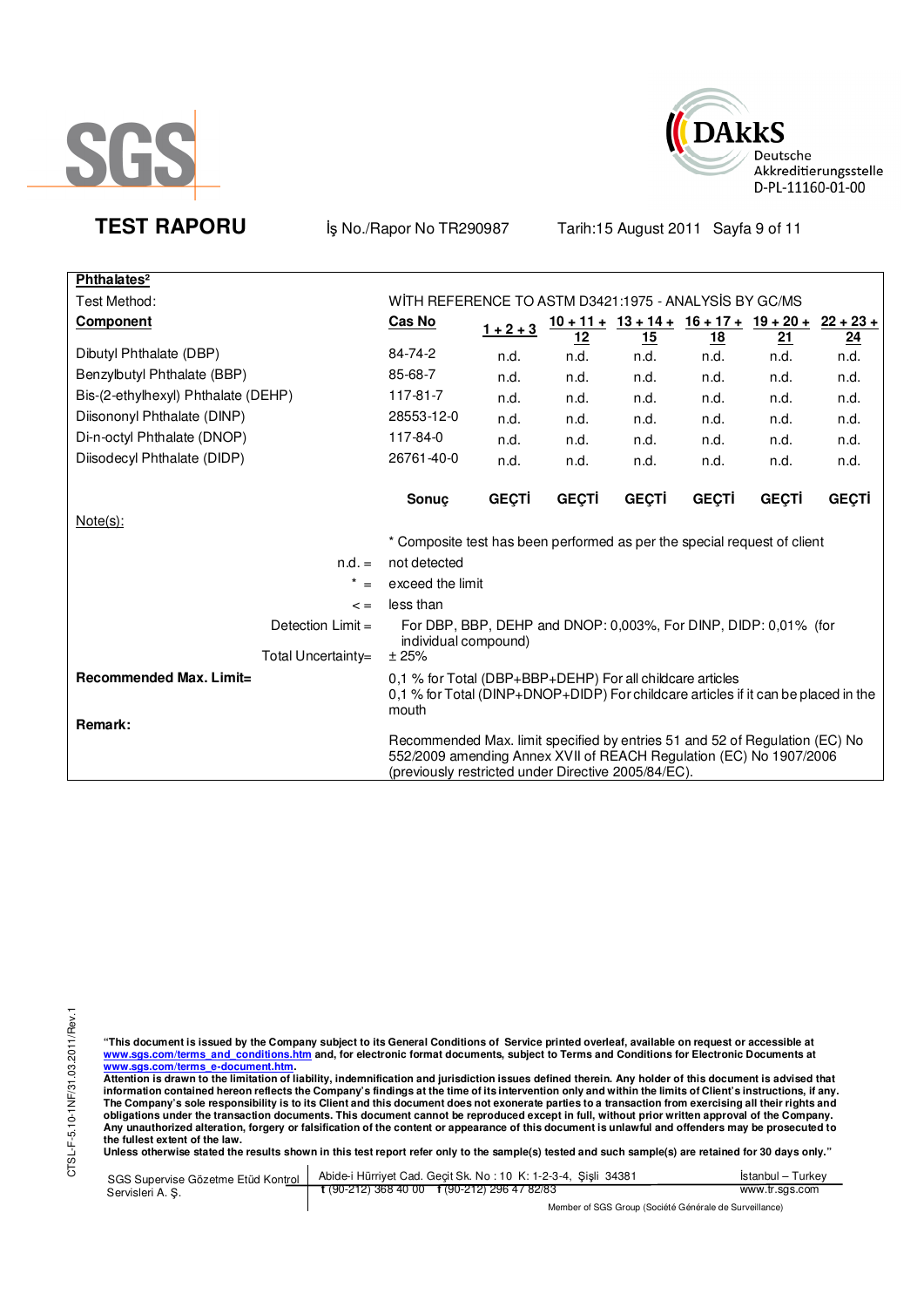



**TEST RAPORU** iş No./Rapor No TR290987 Tarih:15 August 2011 Sayfa 10 of 11

| Phthalates <sup>2</sup>             |                                                                                                                                                                                                          |                |                                                                          |              |  |
|-------------------------------------|----------------------------------------------------------------------------------------------------------------------------------------------------------------------------------------------------------|----------------|--------------------------------------------------------------------------|--------------|--|
| Test Method:                        | WITH REFERENCE TO ASTM D3421:1975 - ANALYSIS BY GC/MS                                                                                                                                                    |                |                                                                          |              |  |
| <b>Component</b>                    | Cas No                                                                                                                                                                                                   | $25 + 26 + 27$ | $4 + 5 + 6$                                                              | $7 + 8 + 9$  |  |
| Dibutyl Phthalate (DBP)             | 84-74-2                                                                                                                                                                                                  | n.d.           | n.d.                                                                     | n.d.         |  |
| Benzylbutyl Phthalate (BBP)         | 85-68-7                                                                                                                                                                                                  | n.d.           | n.d.                                                                     | n.d.         |  |
| Bis-(2-ethylhexyl) Phthalate (DEHP) | 117-81-7                                                                                                                                                                                                 | n.d.           | n.d.                                                                     | n.d.         |  |
| Diisononyl Phthalate (DINP)         | 28553-12-0                                                                                                                                                                                               | n.d.           | n.d.                                                                     | n.d.         |  |
| Di-n-octyl Phthalate (DNOP)         | 117-84-0                                                                                                                                                                                                 | n.d.           | n.d.                                                                     | n.d.         |  |
| Diisodecyl Phthalate (DIDP)         | 26761-40-0                                                                                                                                                                                               | n.d.           | n.d.                                                                     | n.d.         |  |
|                                     | Sonuc                                                                                                                                                                                                    | <b>GEÇTİ</b>   | <b>GEÇTİ</b>                                                             | <b>GEÇTİ</b> |  |
|                                     |                                                                                                                                                                                                          |                |                                                                          |              |  |
| Note(s):                            |                                                                                                                                                                                                          |                |                                                                          |              |  |
|                                     |                                                                                                                                                                                                          |                | * Composite test has been performed as per the special request of client |              |  |
| $n.d. =$                            | not detected                                                                                                                                                                                             |                |                                                                          |              |  |
| $\star$<br>$=$                      | exceed the limit                                                                                                                                                                                         |                |                                                                          |              |  |
| $\leq$ $=$                          | less than                                                                                                                                                                                                |                |                                                                          |              |  |
| Detection $Limit =$                 | For DBP, BBP, DEHP and DNOP: 0,003%, For DINP, DIDP: 0,01% (for<br>individual compound)                                                                                                                  |                |                                                                          |              |  |
| Total Uncertainty=                  | ± 25%                                                                                                                                                                                                    |                |                                                                          |              |  |
| Recommended Max. Limit=             | 0.1 % for Total (DBP+BBP+DEHP) For all childcare articles<br>0,1 % for Total (DINP+DNOP+DIDP) For childcare articles if it can be placed in the<br>mouth                                                 |                |                                                                          |              |  |
| Remark:                             | Recommended Max. limit specified by entries 51 and 52 of Regulation (EC) No<br>552/2009 amending Annex XVII of REACH Regulation (EC) No 1907/2006<br>(previously restricted under Directive 2005/84/EC). |                |                                                                          |              |  |

CTSL-F-5.10-1NF/31.03.2011/Rev.1 CTSL-F-5.10-1NF/31.03.2011/Rev.1

"This document is issued by the Company subject to its General Conditions of Service printed overleaf, available on request or accessible at<br>www.sgs.com/terms\_and\_conditions.htm\_and, for electronic format documents, subjec

<u>www.sgs.com/terms\_e-document.htm.</u><br>Attention is drawn to the limitation of liability, indemnification and jurisdiction issues defined therein. Any holder of this document is advised that<br>information contained hereon refle obligations under the transaction documents. This document cannot be reproduced except in full, without prior written approval of the Company.<br>Any unauthorized alteration, forgery or falsification of the content or appeara

**Unless otherwise stated the results shown in this test report refer only to the sample(s) tested and such sample(s) are retained for 30 days only."** 

| SGS Supervise Gözetme Etüd Kontrol | Abide-i Hürriyet Cad. Gecit Sk. No: 10 K: 1-2-3-4, Sisli 34381 | Istanbul – Turkev |  |
|------------------------------------|----------------------------------------------------------------|-------------------|--|
| Servisleri A. S.                   | $\frac{1}{2}$ (90-212) 368 40 00 f (90-212) 296 47 82/83       | www.tr.sgs.com    |  |
|                                    | Member of SGS Group (Société Générale de Surveillance)         |                   |  |